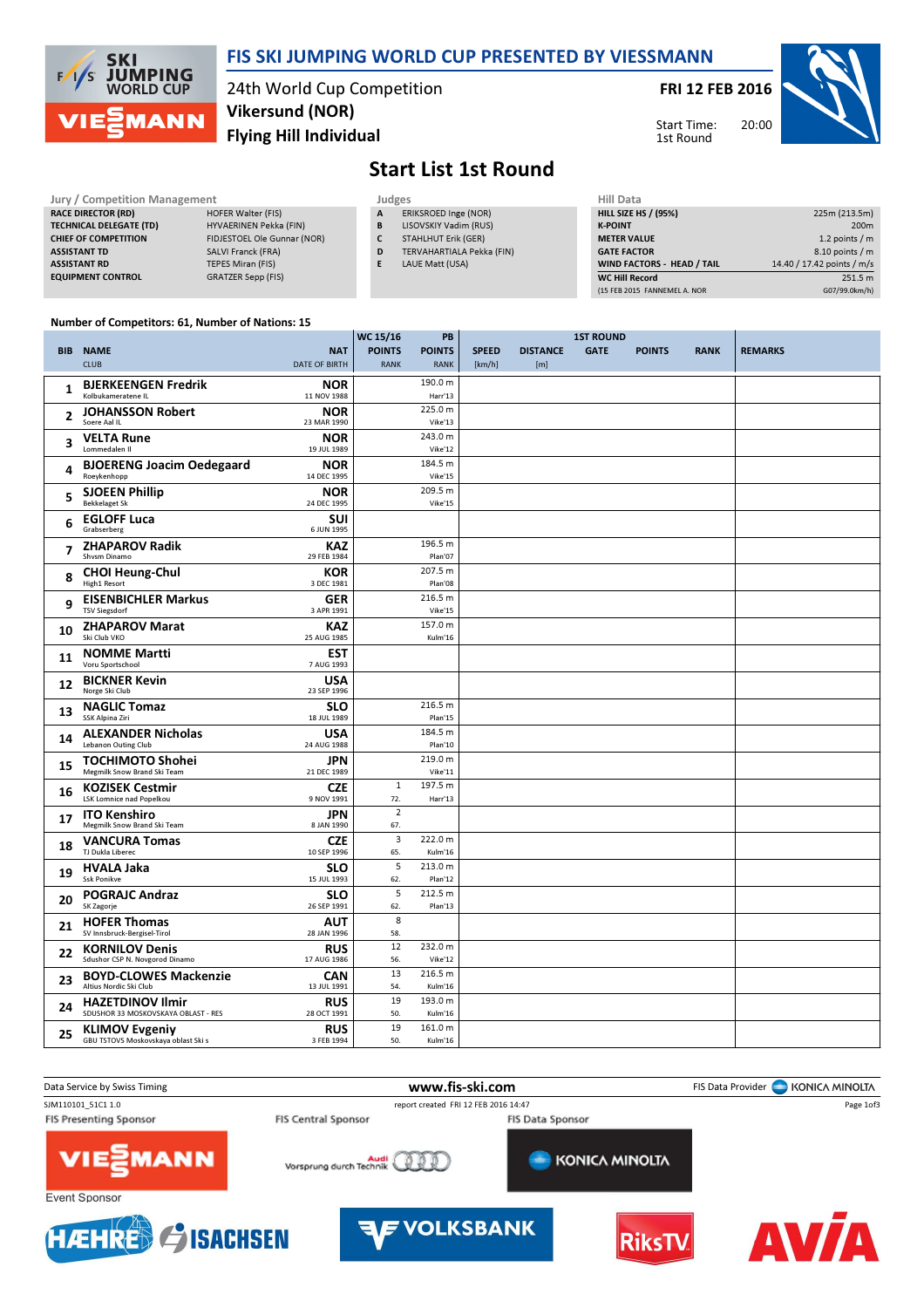



24th World Cup Competition Flying Hill Individual Vikersund (NOR)

FRI 12 FEB 2016



Start Time: 1st Round

## Start List 1st Round

|            |                                                            |                           | <b>WC 15/16</b> | PB                 |              |                 | <b>1ST ROUND</b> |               |             |                |
|------------|------------------------------------------------------------|---------------------------|-----------------|--------------------|--------------|-----------------|------------------|---------------|-------------|----------------|
| <b>BIB</b> | <b>NAME</b>                                                | <b>NAT</b>                | <b>POINTS</b>   | <b>POINTS</b>      | <b>SPEED</b> | <b>DISTANCE</b> | <b>GATE</b>      | <b>POINTS</b> | <b>RANK</b> | <b>REMARKS</b> |
|            | <b>CLUB</b>                                                | <b>DATE OF BIRTH</b>      | <b>RANK</b>     | <b>RANK</b>        | [km/h]       | [m]             |                  |               |             |                |
|            | <b>GEIGER Karl</b>                                         | <b>GER</b>                | 20              | 195.0 m            |              |                 |                  |               |             |                |
| 26         | SC 1906 Oberstdorf                                         | 11 FEB 1993               | 48.             | Ober'13            |              |                 |                  |               |             |                |
| 27         | <b>LAMY CHAPPUIS Ronan</b>                                 | <b>FRA</b>                | 24              | 196.5 m            |              |                 |                  |               |             |                |
|            | Bois D'amont                                               | 10 SEP 1993               | 45.             | Kulm'15            |              |                 |                  |               |             |                |
| 28         | <b>ZYLA Piotr</b>                                          | POL                       | 26              | 232.5 m            |              |                 |                  |               |             |                |
|            | WSS Wisla                                                  | 16 JAN 1987               | 44.             | Vike'12            |              |                 |                  |               |             |                |
| 29         | <b>SAKUYAMA Kento</b>                                      | <b>JPN</b>                | 28              | 206.0 m            |              |                 |                  |               |             |                |
|            | Kitano Construction Corp.Ski Team                          | 3 JUL 1990                | 43.<br>64       | Vike'15            |              |                 |                  |               |             |                |
| 30         | <b>KUBACKI Dawid</b><br>TS Wisla Zakopane                  | POL<br>12 MAR 1990        | 35.             | 208.0 m<br>Kulm'16 |              |                 |                  |               |             |                |
|            |                                                            | POL                       | 71              |                    |              |                 |                  |               |             |                |
| 31         | <b>STEKALA Andrzej</b><br>Azs Zakopane                     | 30 JUN 1995               | 33.             |                    |              |                 |                  |               |             |                |
|            | <b>HILDE Tom</b>                                           | <b>NOR</b>                | 74              | 223.5 m            |              |                 |                  |               |             |                |
| 32         | Asker Skiklubb                                             | 22 SEP 1987               | 32.             | Vike'11            |              |                 |                  |               |             |                |
| 33         | <b>MATURA Jan</b>                                          | <b>CZE</b>                | 78              | 224.5 m            |              |                 |                  |               |             |                |
|            | Dukla Liberec                                              | 29 JAN 1980               | 31.             | Vike'13            |              |                 |                  |               |             |                |
| 34         | <b>TEPES Jurij</b>                                         | <b>SLO</b>                | 80              | 244.0 m            |              |                 |                  |               |             |                |
|            | <b>SD Dolomiti</b>                                         | 14 FEB 1989               | 30.             | Plan'15            |              |                 |                  |               |             |                |
| 35         | <b>KRANJEC Robert</b><br>SK Triglav Kranj                  | <b>SLO</b><br>16 JUL 1981 | 93<br>29.       | 244.0 m<br>Vike'12 |              |                 |                  |               |             |                |
|            |                                                            |                           | 103             | 224.0 m            |              |                 |                  |               |             |                |
| 36         | <b>TAKEUCHI Taku</b><br>Kitano Construction Corp. Ski Club | <b>JPN</b><br>20 MAY 1987 | 28.             | Vike'15            |              |                 |                  |               |             |                |
|            | <b>POPPINGER Manuel</b>                                    | <b>AUT</b>                | 107             | 215.0 m            |              |                 |                  |               |             |                |
| 37         | SV Innsbruck-Bergisel-Tirol                                | 19 MAY 1989               | 27.             | Vike'15            |              |                 |                  |               |             |                |
| 38         | <b>DESCOMBES SEVOIE Vincent</b>                            | <b>FRA</b>                | 109             | 225.0 m            |              |                 |                  |               |             |                |
|            | Douanes - Chamonix                                         | 9 JAN 1984                | 26.             | Vike'12            |              |                 |                  |               |             |                |
| 39         | <b>KOT Maciej</b>                                          | <b>POL</b>                | 115             | 211.5 m            |              |                 |                  |               |             |                |
|            | AZS Zakopane                                               | 9 JUN 1991                | 25.             | Vike'13            |              |                 |                  |               |             |                |
| 40         | <b>HULA Stefan</b><br>KS Eve-nement Zakopane               | <b>POL</b><br>29 SEP 1986 | 126<br>24.      | 205.0 m<br>Plan'09 |              |                 |                  |               |             |                |
|            |                                                            |                           | 152             | 210.5 m            |              |                 |                  |               |             |                |
| 41         | <b>LEYHE Stephan</b><br>SC Willingen                       | <b>GER</b><br>5 JAN 1992  | 22.             | Plan'15            |              |                 |                  |               |             |                |
|            |                                                            |                           |                 |                    |              |                 |                  |               |             |                |
|            | technical break                                            |                           |                 |                    |              |                 |                  |               |             |                |
| 42         | <b>FETTNER Manuel</b>                                      | <b>AUT</b>                | 171             | 222.5 m            |              |                 |                  |               |             |                |
|            | SV Innsbruck-Bergisel-Tirol                                | 17 JUN 1985               | 21.             | Plan'15            |              |                 |                  |               |             |                |
| 43         | <b>STOCH Kamil</b>                                         | POL                       | 175             | 238.0 m            |              |                 |                  |               |             |                |
|            | KS Eve-nement Zakopane                                     | 25 MAY 1987               | 20.             | Plan'15            |              |                 |                  |               |             |                |
|            | <b>LANISEK Anze</b>                                        | $\mathbf{S}$              | 214             | 215.0 m            |              |                 |                  |               |             |                |

| 43 | JI UCII IVAIIIII<br>KS Eve-nement Zakopane | . .<br>25 MAY 1987 | 20. | Plan'15 |  |
|----|--------------------------------------------|--------------------|-----|---------|--|
| 44 | <b>LANISEK Anze</b>                        | <b>SLO</b>         | 214 | 215.0 m |  |
|    | <b>Ssk Menges</b>                          | 20 APR 1996        | 19. | Kulm'16 |  |
| 45 | <b>WANK Andreas</b>                        | <b>GER</b>         | 221 | 214.0 m |  |
|    | SC Hinterzarten                            | 18 FEB 1988        | 18. | Vike'12 |  |
|    | <b>HAUER Joachim</b>                       | <b>NOR</b>         | 234 | 192.0 m |  |
| 46 | <b>Bekkelaget SK</b>                       | 2 FEB 1991         | 17. | Kulm'16 |  |
|    | <b>ITO Daiki</b>                           | JPN                | 266 | 240.0 m |  |
| 47 | Megmilk Snow Brand Ski Team                | 27 DEC 1985        | 16. | Vike'12 |  |
|    |                                            |                    |     |         |  |
| 48 | <b>AMMANN Simon</b>                        | SUI                | 275 | 238.5 m |  |
|    | <b>SSC Toggenburg</b>                      | 25 JUN 1981        | 15. | Vike'11 |  |
| 49 | <b>STJERNEN Andreas</b>                    | <b>NOR</b>         | 316 | 234.0 m |  |
|    | Sprova IL                                  | 30 JUL 1988        | 14. | Vike'15 |  |
|    | <b>KOUDELKA Roman</b>                      | <b>CZE</b>         | 333 | 226.5 m |  |
| 50 | <b>LSK Lomnice nad Popelkou</b>            | 9 JUL 1989         | 13. | Vike'12 |  |
|    | <b>WELLINGER Andreas</b>                   | <b>GER</b>         | 341 | 218.0 m |  |
| 51 | Sc Ruhpolding                              | 28 AUG 1995        | 12. | Kulm'16 |  |
|    |                                            |                    |     |         |  |
| 52 | <b>FANNEMEL Anders</b>                     | <b>NOR</b>         | 383 | 251.5 m |  |
|    | Hornindal II                               | 13 MAY 1991        | 11. | Vike'15 |  |
| 53 | <b>TANDE Daniel Andre</b>                  | <b>NOR</b>         | 432 | 217.0 m |  |
|    | Kongsberg If                               | 24 JAN 1994        | 9.  | Vike'15 |  |
|    | <b>FREITAG Richard</b>                     | <b>GER</b>         | 433 | 231.0 m |  |
| 54 | <b>SG Nickelhuette Aue</b>                 | 14 AUG 1991        | 8.  | Kulm'16 |  |
|    |                                            |                    |     |         |  |